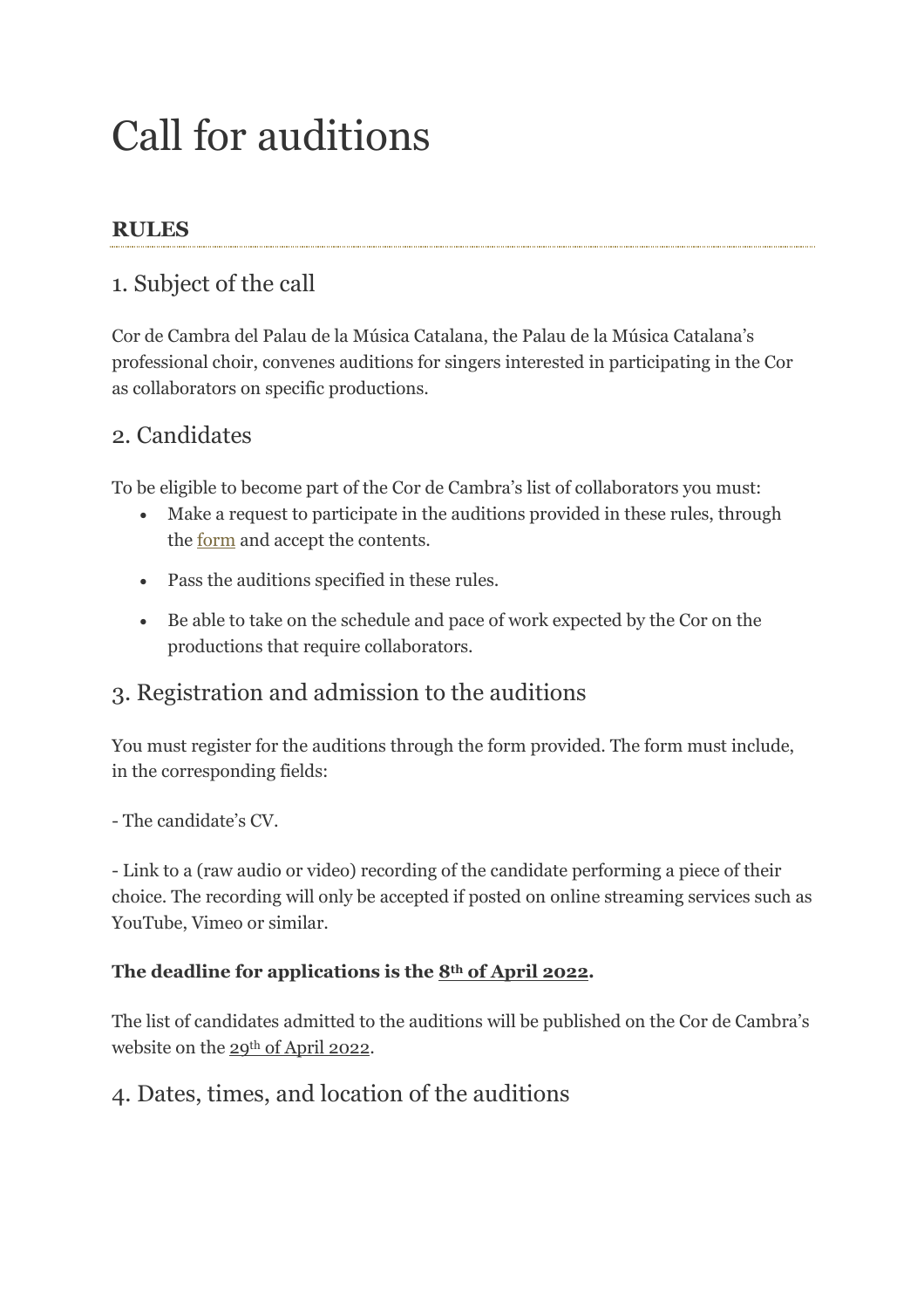The auditions will take place at the Palau de la Música Catalana on the 10<sup>th</sup>, 11<sup>th</sup>, 12<sup>th</sup>, and 13<sup>th</sup> of May 2022. The timetable dedicated to auditions will be from 10 a.m. to 2 p.m., and from 3.30 p.m. to 6.30 p.m.

# 5. Audition performance

The list of admitted candidates will specify the audition time for each candidate. The audition will consist of four parts:

- 1. Mandatory performance of an aria (of the candidate's choice among those suggested in the "Repertoire" section).
- 2. Performance of a piece of the candidate's choice.
- 3. Sight-reading.
- 4. Performance of choral excerpts (defined in the "Repertoire" section). The conductor will lead the performance and the Cor's pianist will provide the piano accompaniment.

The jury reserves the right to ask each singer to only perform the part or parts that they deem necessary.

## 6. Repertoire

1. Mandatory arias (please choose one of the three suggested).

Soprano:

- "Pie Jesu" *(Requiem)* Fauré
- "Nun beut die Flur" *(Die Schöpfung)* Haydn
- "Ich folge dir gleichfalls" *(Johannes-Passion)* Bach

#### Contralto:

- "Qui sedes ad dexteram" *(Gloria)* Vivaldi
- "Buss und Reu" *(Matthäus-Passion)* Bach
- "O thou that tellest" *(Messiah)* Händel

#### Tenor:

- "Mit Würd und Hoheit angetan" *(Die Schöpfung)* Haydn
- "Un'aura amorosa" *(Così fan tutte)* Mozart
- "Every valley" *(Messiah)* Händel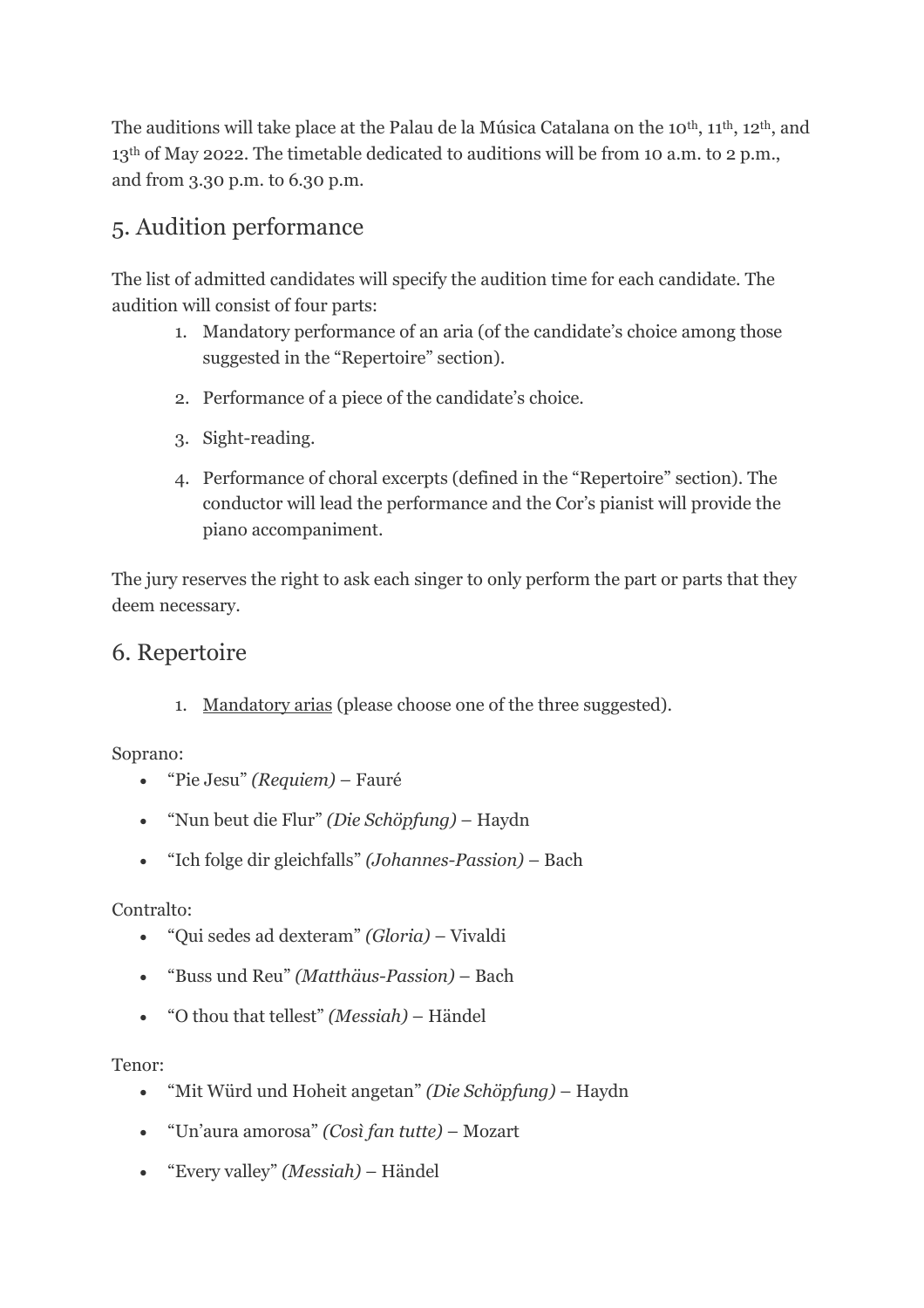Bass:

- "Libera me Domine" *(Requiem)* Fauré
- "The people that walked" *(Messiah)* Händel
- "Mache dich, mein Herze, rein" *(Matthäus-Passion)* Bach

#### 2. Piece of the candidate's choice

The second piece will be of the candidate's choice so that they can show their vocal qualities.

The length of both pieces (mandatory + candidate's choice) must not exceed 8 minutes.

#### 3. Sight-reading

This will consist of a choral excerpt that must be sight-read during the audition.

4. Choral excerpts (please prepare them all)

- "And he shall purify" *(Messiah)* Händel
- "Selig sind die Toten" *(Ein deutsches Requiem)* Brahms
- *Jesu meine Freude* Bach
	- o Soprano: "Denn das Gesetz" (soprano I)
	- o Contralto, tenor, and bass: "So aber Christus in euch ist"

The choral excerpts can be downloaded in PDF format **[here](https://www.palaumusica.cat/988404)**

## 7. Pianist

Candidates must bring their own pianist for the mandatory aria and the piece of the candidate's choice.

The Cor de Cambra pianist will only accompany the sight-reading and the mandatory choral excerpts.

#### 8. Jury

**Xavier Puig**, main conductor of Cor de Cambra